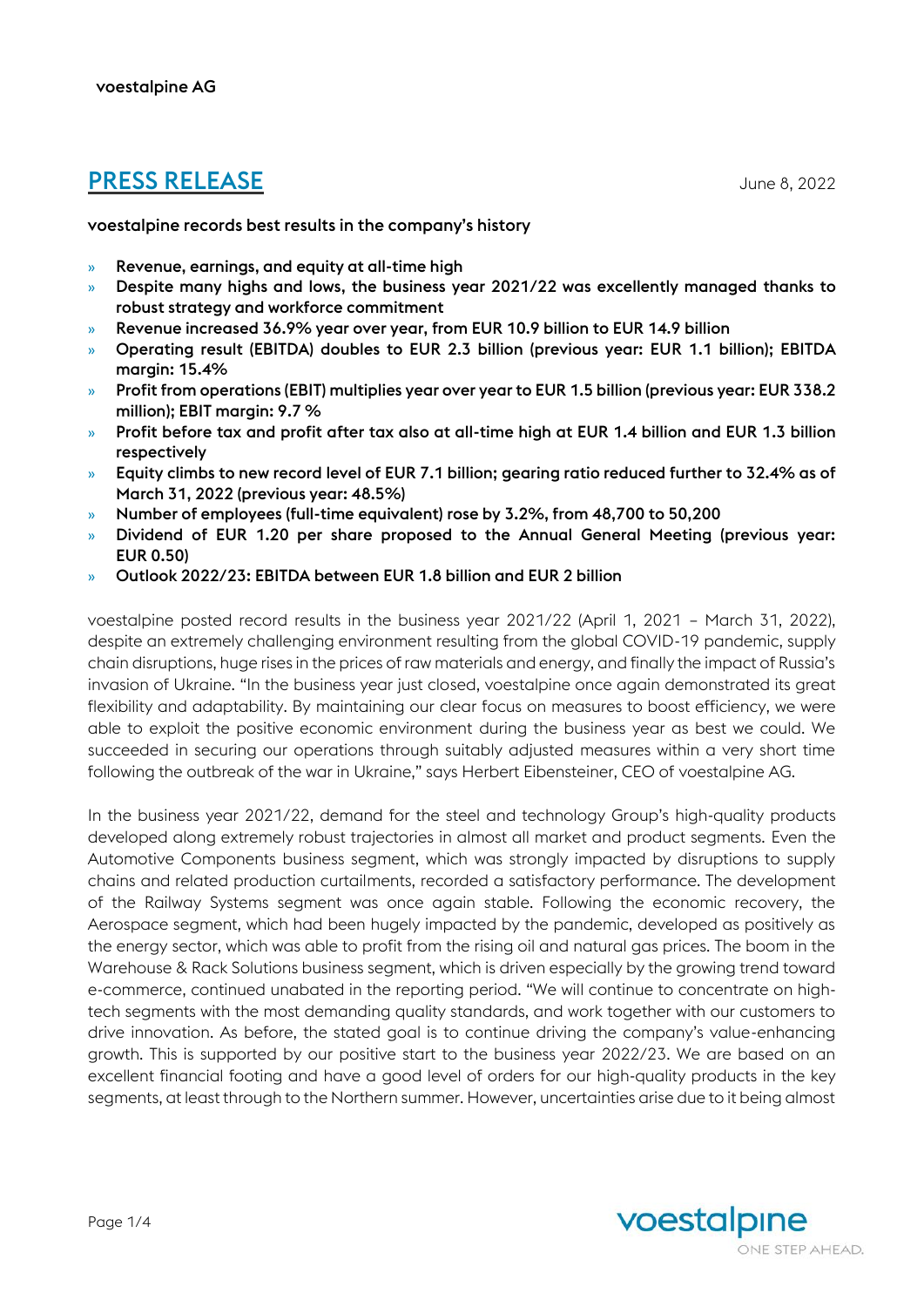impossible to forecast economic development in the second half of the calendar year 2022," says Eibensteiner.

## Revenue, earnings, and equity reach all-time high

In terms of both revenue and earnings, as of March 31, 2022, the voestalpine Group closed the books on its most successful business year since its founding. Revenue rose 36.9% in a year-over-year comparison, to EUR 14.9 billion. The operating result (EBITDA) also developed positively, doubling year over year to EUR 2.3 billion (2020/21: EUR 1.1 billion). Profit from operations (EBIT) was outstanding, rising from around EUR 340 million in the previous year to EUR 1.5 billion. The EBITDA margin amounted to 15.4%, and the EBIT margin to 9.7%.

Active debt reduction measures over the past years resulted in further improvement to net financial debt, shrinking it to EUR -71.8 million for the business year just closed (2020/21: EUR -103.4 million). This resulted in a profit before tax of EUR 1.4 billion (previous year: EUR 234.8 million). The result of discontinued operations includes a positive valuation for voestalpine Texas of EUR 256.6 million. At EUR 1.3 billion, profit after tax has also risen significantly (previous year: EUR 31.7 million).

The gearing ratio (net financial debt as a percentage of equity) was again significantly reduced, to 32.4%, from its level of 48.5% in the previous year. Net financial debt is significantly lower, at EUR 2.3 billion (previous year: EUR 2.7 billion). This equates to the lowest year-end net financial debt since the business year 2012/13 and to the lowest gearing ratio since the acquisition of Böhler-Uddeholm in the business year 2007/08. The voestalpine Group's equity surpassed the EUR 7 billion mark for the first time in its history.

As of March 31, 2022, the number of employees in the voestalpine Group worldwide amounted to 50,200 (full-time equivalent) which is 3.2% (1,571 FTE) more than in the previous year.

## Proposed dividend: EUR 1.20

Subject to the approval of the Annual General Meeting of voestalpine AG on July 6, 2022, a dividend of EUR 1.20 per share will be paid to the company's shareholders. Only three times since the company's IPO in 1995 has a higher dividend been paid. Relative to the voestalpine share's average price of EUR 33.63 in the business year 2021/22, the dividend yield is 3.6%, a substantial increase over the previous business year's 2.0%.

#### Special steel plant in Kapfenberg starts up in Northern summer 2022

The world's most advanced special steel plant at the voestalpine site in Kapfenberg will gradually be commissioned this summer, operating at full capacity from fall onwards. Despite an exceptionally difficult operating environment and delivery bottlenecks in almost all sectors, work on the investment project continued without disruption. The first facilities are already undergoing testing at the plant which will produce 205,000 tons of special steels for the international aerospace, oil and natural gas, automotive, and toolmaking industries. The new special steel plant will secure around 3,000 jobs at the Styrian voestalpine sites in Kapfenberg and Mürzzuschlag. As already communicated, costs will rise by

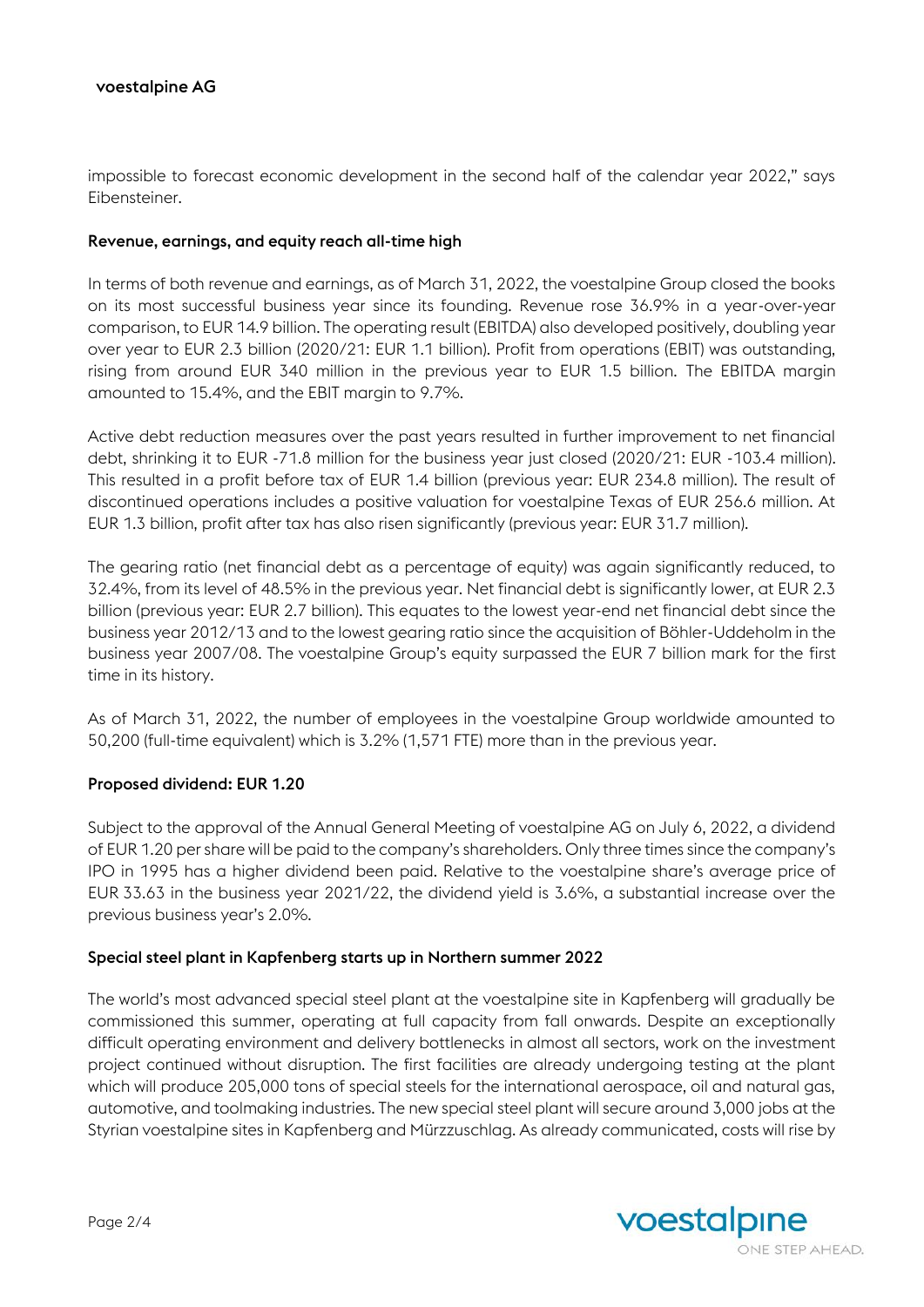# voestalpine AG

around 10% to 20% over the original planned investment of EUR 350 million due to the challenges associated with the COVID-19 pandemic and delays in deliveries from equipment suppliers.

In total, voestalpine invested EUR 710 million in the business year 2021/22, representing a 16% rise over the previous year. Investment expenditure was focused on technical optimizations to existing assets and replacement investments. Over the coming years, voestalpine will again increasingly invest in highly profitable growth projects in its processing divisions. Another particular focus will be on implementing the technology transformation for decarbonization at the steel producing sites in Linz und Donawitz.

### greentec steel for a successful future

voestalpine is commited to the global climate goals and greentec steel is the Group's ambitious stepby-step plan for green steel production. voestalpine's mission is carbon neutral steel production using green hydrogen by 2050, for which the Group is already undertaking intensive research into promising breakthrough technologies. In an important intermediate step toward carbon neutral steel production, voestalpine is planning an incremental switch from the coal-based blast furnace route to electric arc furnace technology at the Group's steel facilities in Linz and Donawitz as early as 2027. This conversion alone would allow carbon emissions from steel production to be significantly reduced by around 30% from 2027. In March 2022, the Supervisory Board of voestalpine AG approved the initial implementation steps for the technological transformation. A decision by the Supervisory Board as to final approval of the investments required for the two electric arc furnaces will be taken next year, in turn making it possible to begin construction in 2024.

## Outlook for the business year 2022/23

The outbreak of the war in Ukraine along with the resulting sanctions against Russia brought an abrupt end to the strong momentum that the economic rebound generated once pandemic-related restrictions had been lifted, curbing economic growth in Europe yet again. In North America, too, growth already declined slightly and unexpectedly in the last quarter of the company's business year 2021/22. China's zero-COVID strategy is not only slowing down the country's own economic momentum. Given the strong interdependence of global supply chains, we expect its ramifications to affect both Europe and North America also.

Market sentiment thus clouded over at the start of the company's new business year 2022/23. The situation is further aggravated by the fact that the parameters of macroeconomic growth—first and foremost, the duration and course of the Ukraine war as well as the political reactions thereto—largely are imponderable.

Volatile raw materials and energy prices as well as future developments in the COVID-19 pandemic further deepen the uncertainty. So far, China has consistently maintained its zero-COVID strategy. This might lead to temporary bottlenecks in global supply chains during the current business year.

In light of the difficult environment overall, the Group's excellent financial footing and high order backlog at the start of its new business year give voestalpine a decisive edge. The company's order books are filled through to the Northern summer of 2022 at least, and longer for some product and customer segments. The structure of our contracts— which comprise short, medium, and long terms will provide additional stability.